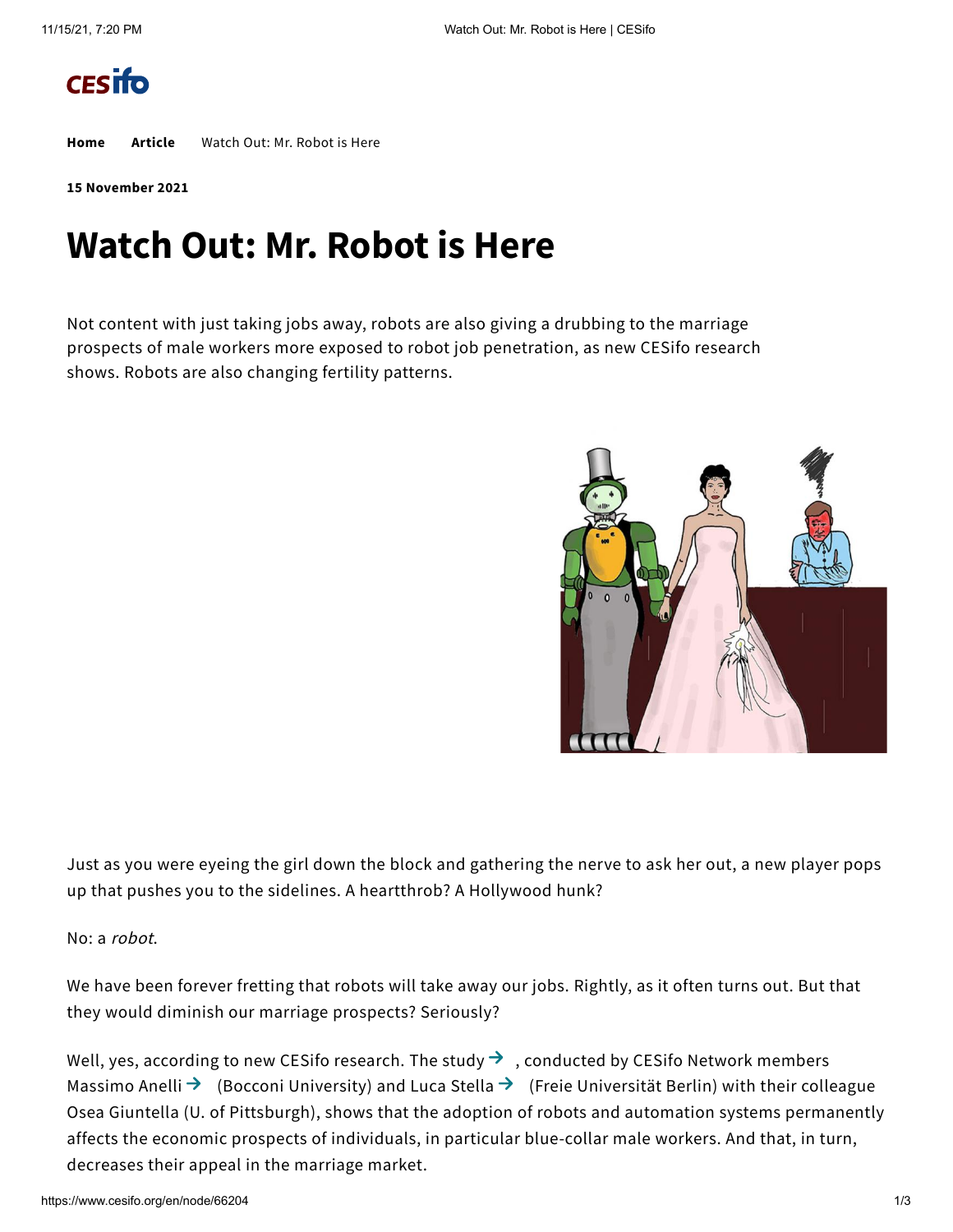## 11/15/21, 7:20 PM Watch Out: Mr. Robot is Here | CESifo

The authors focused on the US, using information on marriage, cohabitation, divorce, and marital and non-marital fertility. They then combined these data with regional exposure to robots in the US, checking it against robotic trends in Europe in order to mitigate the concern about possible exogenous influences.

Their analysis found that one standard deviation in robot exposure penalized to a larger extent employment and earnings of men: their income fell at a substantially higher rate than female income, while their labor force participation remained stagnant whereas female participation increased significantly. There was a silver lining to this, though: the gender gap in income decreased by 4.2% and the gap in labor market participation by 2.1%, which suggests greater bargaining power for women albeit at the cost of a reduction in both the relative as well as the absolute value of men.

When it comes to the marriage front, the results showed that a one standard deviation in robot penetration was associated with a 1% decrease in the marriage rate, which is statistically not-thatsignificant, but also with a statistically significant 9% increase in divorces and a 10% increase in cohabitation.

This did not noticeably affect the overall fertility rate, but looking more closely, it did reduce the marital fertility rate by 12% and increased the non-marital one by 15%. The robot effect on marital fertility appears to be mainly driven by older individuals (30-50 years old), while the effect on non-marital fertility is larger among younger cohorts (below the age of 30).

So, all in all, the findings suggest that robots have worsened the absolute economic stature of men as measured by their earning opportunities, lowering the position of men in the marriage market. This, in turn, appears to have contributed to reducing women's willingness to enter into long-term commitments, such as tying the knot, while increasing the value of non-marital fertility options for women as well as the share of children born to single-parent households.

Scary stuff. I just kicked the lawn-mowing robot thingy to the darkest corner of the shed. Just in case.

Other CESifo Working Papers by [Massimo](https://www.cesifo.org/en/suche?wp=1&search_api_fulltext=&sort_by=maxdate_agr&f%5B0%5D=autor%3A35055&f%5B1%5D=inhaltstyp%3Averoeffentlichung) Anelli  $\rightarrow$ 

Other CESifo [Working](https://www.cesifo.org/en/wp?search_api_fulltext=robots&sort_by=maxdate_agr) Papers dealing with robots  $\rightarrow$ 

Other CESifo Working Papers dealing with the [marriage](https://www.cesifo.org/en/wp?search_api_fulltext=marriage+market&sort_by=maxdate_agr) market  $\rightarrow$